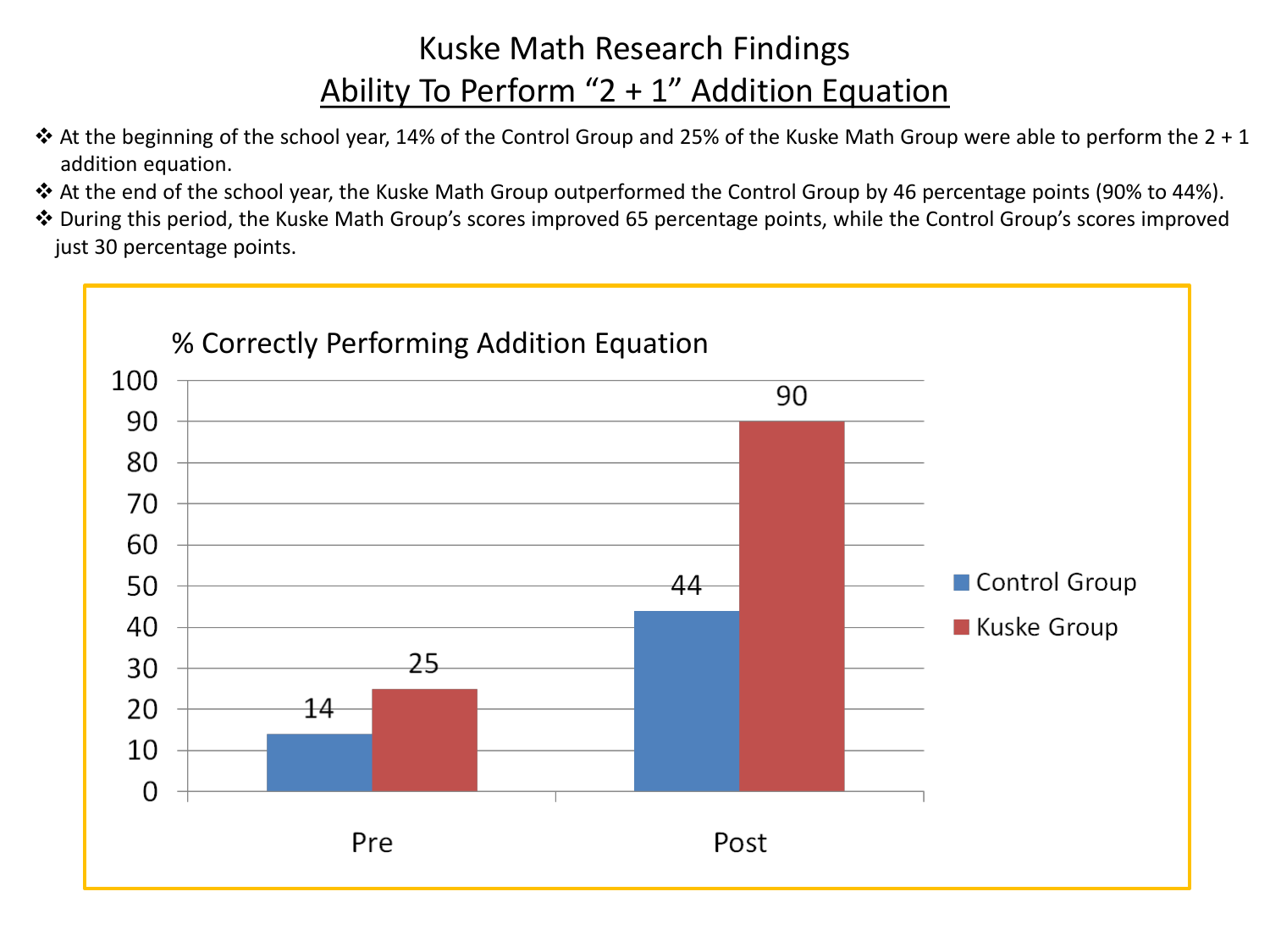## Kuske Math Research Findings Ability To Perform " $3 - 1$ " Subtraction Equation

- At the beginning of the school year, both groups were equally able to perform the 3 1 subtraction equation.
- At the end of the school year, the Kuske Math Group outperformed the Control Group by a 3 to 1 margin (75% to 25%).
- During this period, both group's scores improved. However, the Kuske Math Group's scores improved 65 percentage points, while the Control Group's scores improved just 16 percentage points.